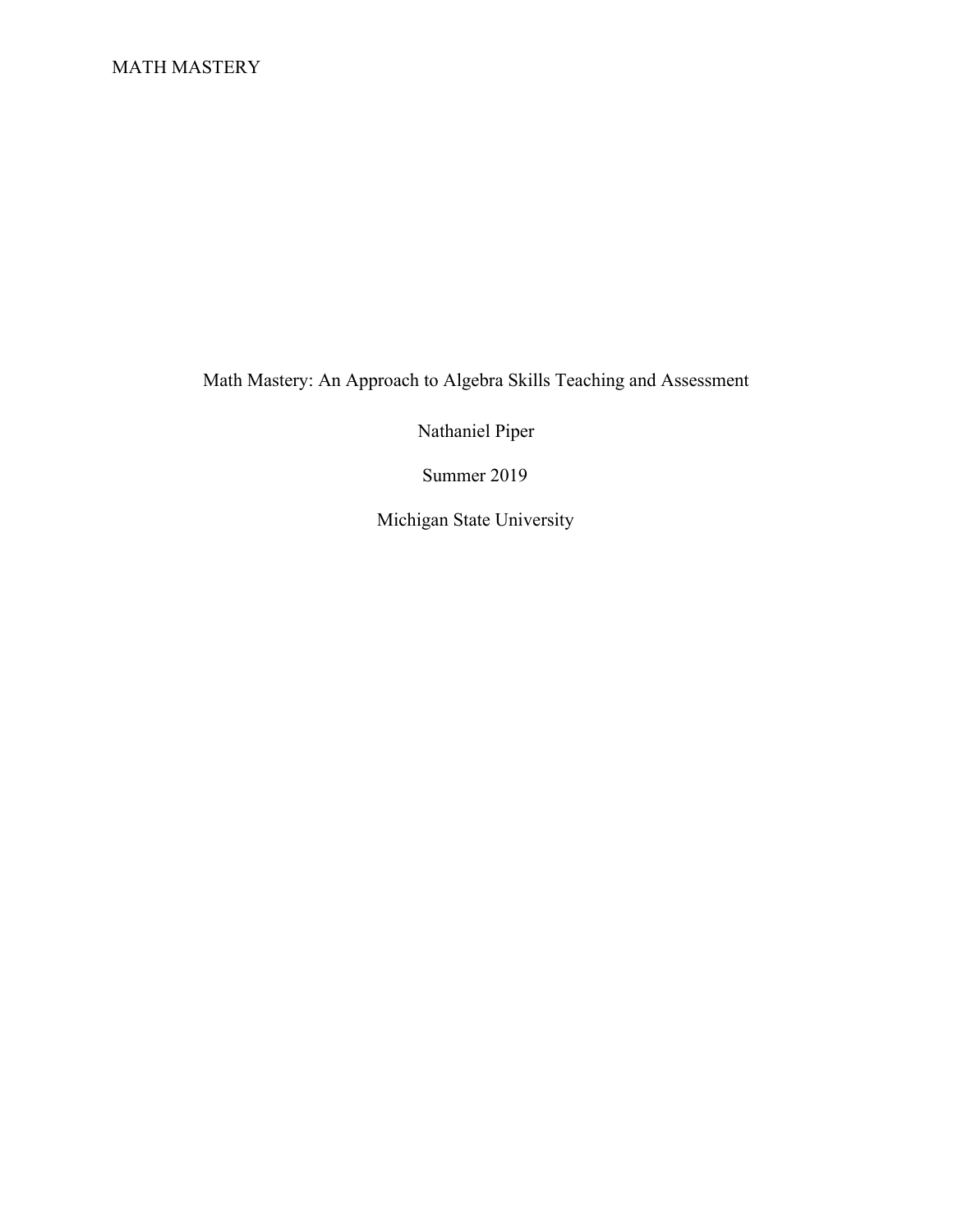### **Math Mastery: An Approach to Algebra Skills Teaching and Assessment**

In 2013, we (The Roxbury Latin School, Boston, MA) replaced our 9th grade Algebra 2 course with a project-driven interdisciplinary STEAM course that we titled Math-Science Investigations (MSI). All of our 9th graders take the course in mixed non-leveled sections. I have historically taught two sections of the course, and a colleague teaches the other two sections. Feedback from our 10th grade math teachers after the first few years indicated that the students' basic algebra skills were not in all cases as strong as they were before introducing this new course. While this was not completely unexpected, my colleague and I responded to this feedback by evolving the course to include more intentional algebra instruction and review. Math subjects are interspersed throughout the projects in the first three marking periods, and the fourth marking period is now primarily math driven. Students take 4-6 math quizzes per marking period, and the mid-year and final exams primarily test math content. Marking period grades are calculated with roughly equivalent weight on project work and math quizzes.

For 30-40% of the students in each section, the math subjects are largely familiar review, and their performance on quizzes is excellent - indicative of a high level of mastery of the material. The middle 40-50% are certainly in need of the review that we offer, but are able to get up to speed quickly, and demonstrate a good-to-strong level of mastery. Some of the students in this group ask for opportunities to turn in test corrections in order to earn back missed points, but they will generally take their B to A- grade and move on. The remaining bottom of the class may not have seen the material before, often struggle to learn it in time for the quiz, and demonstrate a clear lack of mastery of the material. This group is often invited to take a re-take or to turn in quiz corrections, but since there has not historically been a formalized process for doing so, the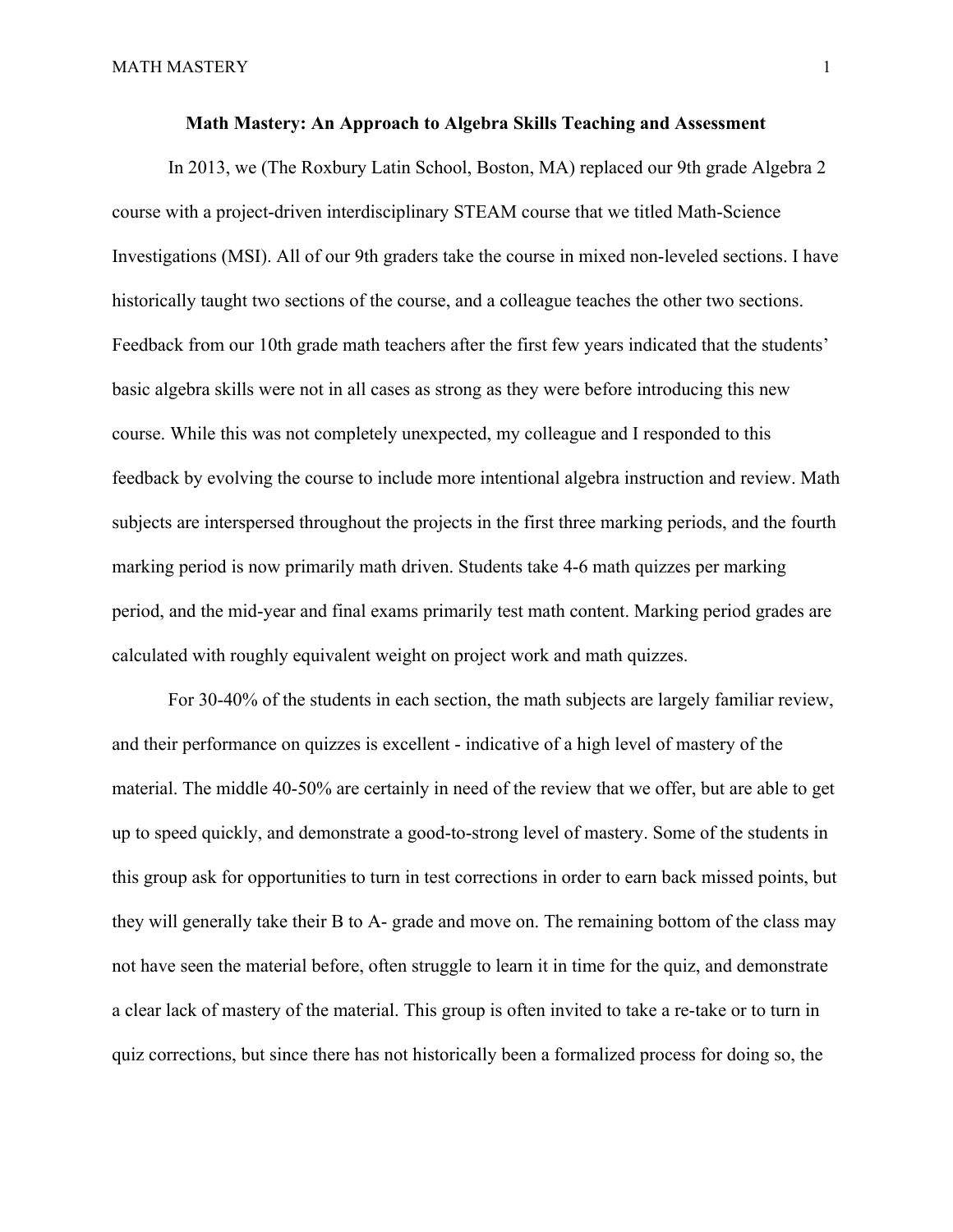class often moves along and the student neglects to take any action to improve their grade or their understanding. Students who ended up in the lowest group on quizzes often show little to no improvement on the same material on the mid-year and final exams.

The majority of our students end up taking some level of calculus before graduating, and nearly all students take four full years of high school math. The math skills that we are teaching and reinforcing in 9th grade are foundational to their subsequent study. If we allow some students to pass the class without some level of mastery of the basic skills, we are doing them and their future teachers a disservice. What I aim to realize is a system by which we can require students to reach a predetermined level of mastery of the material in order to pass the course. The challenges are to create a system in which the students are provided with sufficient opportunities to practice their skills, in which the pace of the material is appropriate for each student in a heterogeneous class, in which students are motivated to put in the effort needed to reach the mastery level, and in which the administrative and tutoring load of the instructor isn't increased to the point of non-viability. The research that I have explored looks at five stages of teaching and testing mastery (not always in this sequence): initial instruction, crafting assessments, giving assessments, remediation and accountability, and finally, grading.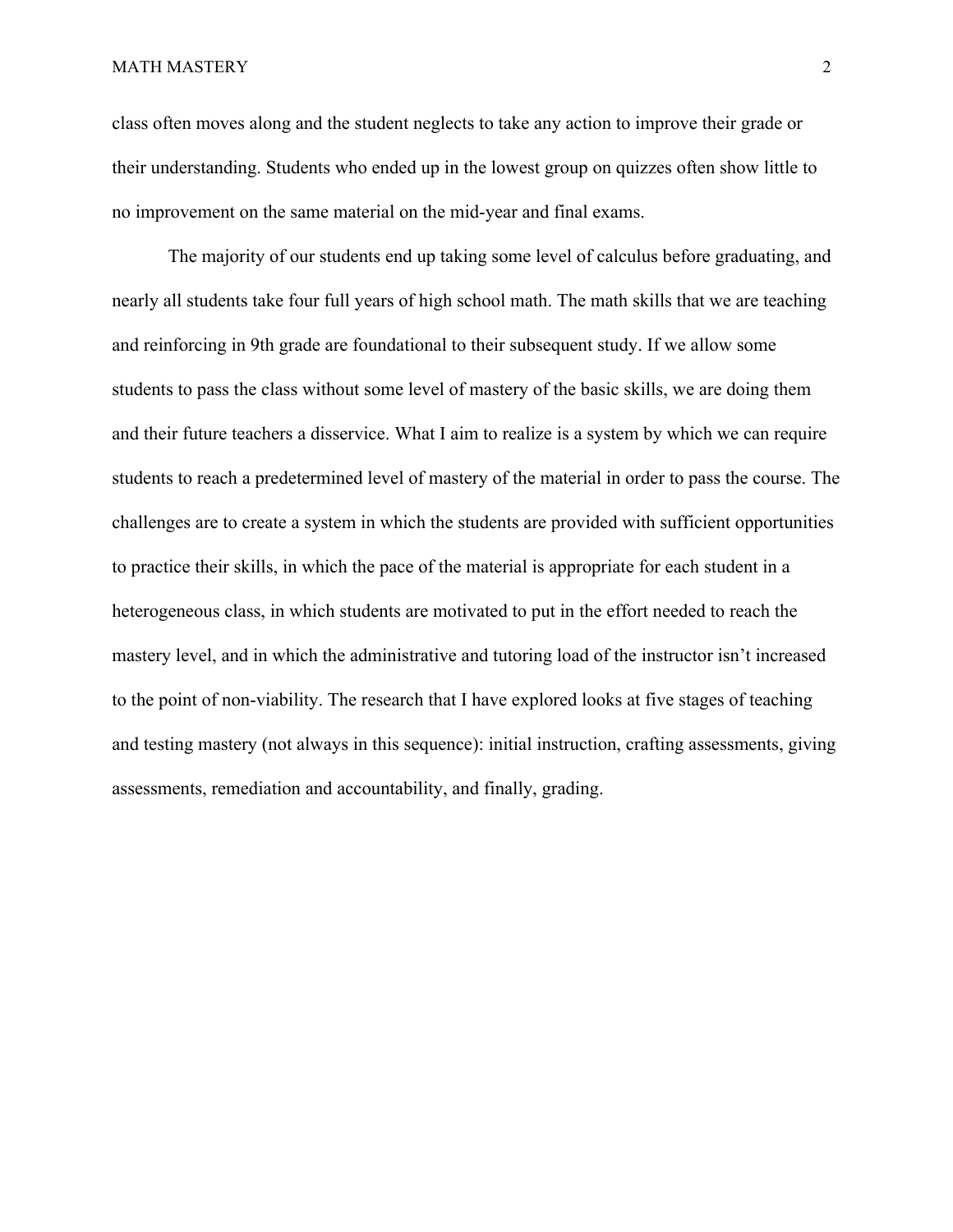# **Literature Review**

# **Overview of Research**

According to the well known educational psychologist Benjamin Bloom, "Most students (perhaps over 90 percent) can master what we have to teach them, and it is the task of instruction to find the means which will enable our students to master the subject under consideration. Our basic task is to determine what we mean by mastery of the subject and to search for the methods and materials which will enable the largest proportion of our students to attain such mastery" (1968). Bloom was an early advocate for the concept of mastery learning, which Dalton and Hannafin explain, "is essentially a method involving the teaching of ordered skills through a systematic cycle of teaching, testing, and remediating to criterion performance levels" (1988). While we often think of teaching broadly as encompassing this cycle in its totality, it is useful to break it down into its component parts in order to discover the most effective methods of teaching, testing, and remediating for mastery learning.

The initial teaching phase of this cycle can theoretically take any form, but in my context, content is presented in traditional teacher-led direct instruction. While for certain subjects, topics, and students this can be quite effective, alternative student-based instruction methods have been made possible through developments in computing. Studies have looked at the efficacy of computer-based instruction and practice as alternate modes of instruction and learning, with mixed results. Nevid and Gordon reference several studies that failed to produce clear results (2018), and in their research they aimed to improve on the inconsistencies and limitations of previous studies. Specifically, they were concerned with small sample sizes, failure to balance homework load between study groups, and weak incentives for engaging with online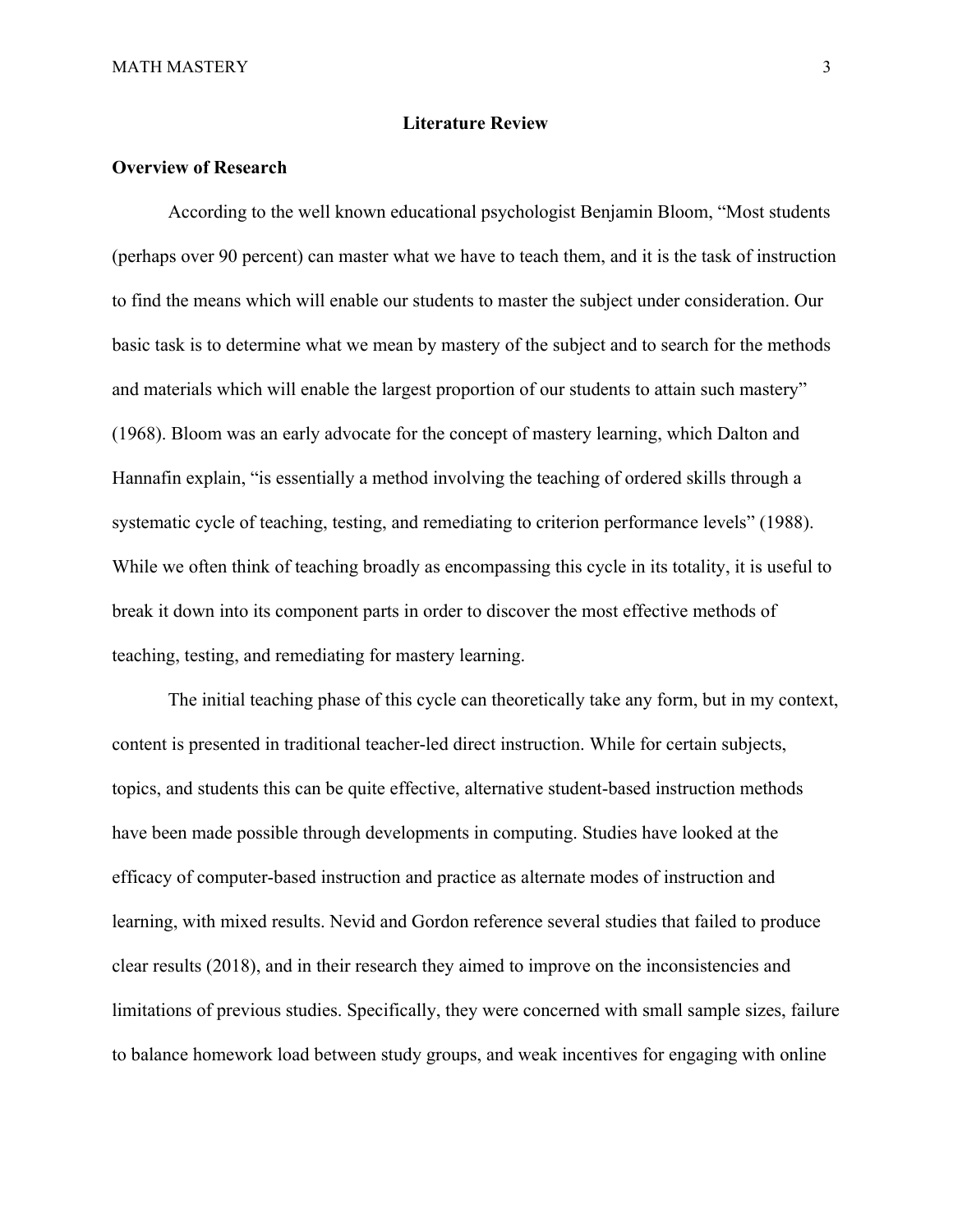#### MATH MASTERY  $\overline{4}$

materials. Their study of an Integrated Learning System (ILS) "provides support for the learning benefits of ILS quizzing and concept building exercises when they are assigned as required homework to a mastery criterion level and constitute a substantial proportion of the course grade" (2018). Similarly to some of the studies that they criticised, they did not see strong benefits when use of the system was not highly incentivized by their course grade, or when mastery-level achievement was required. Mikula and Heckler studied the efficacy of "online instructional intervention," in a post-secondary physics course, but they targeted basic underlying skills instead of specific current course topics. They hypothesize that "problem solving requires accuracy and fluency in relatively simple, elementary skills..." and they argue "that students frequently do not have these simple yet essential skills, or they are far from fluent in their use" (2017). Through their students' use of their custom-designed software, their study provides "support for the idea that many students have difficulties with basic, essential skills in STEM courses—even postinstruction—and distributed, interleaved practice using computer-based, mastery graded instruction with immediate feedback can significantly—perhaps even dramatically—improve and maintain accuracy and fluency with these skills with only a few hours of practice during a semester course" (2017).

Following initial instruction and practice, mastery learning tests students' understanding with some form of assessment. Bres, Weisshaar, and Moore-Crawford propose a framework for developing assessments that focuses on developing goals for the course, establishing learning outcomes, ranking the outcomes, and finally selecting appropriate assessment tools based on the goals and ranked outcomes (2009). Tools include homework, exams, and quizzes, but can also include activities during class or lab time. They emphasize that designing assessments is an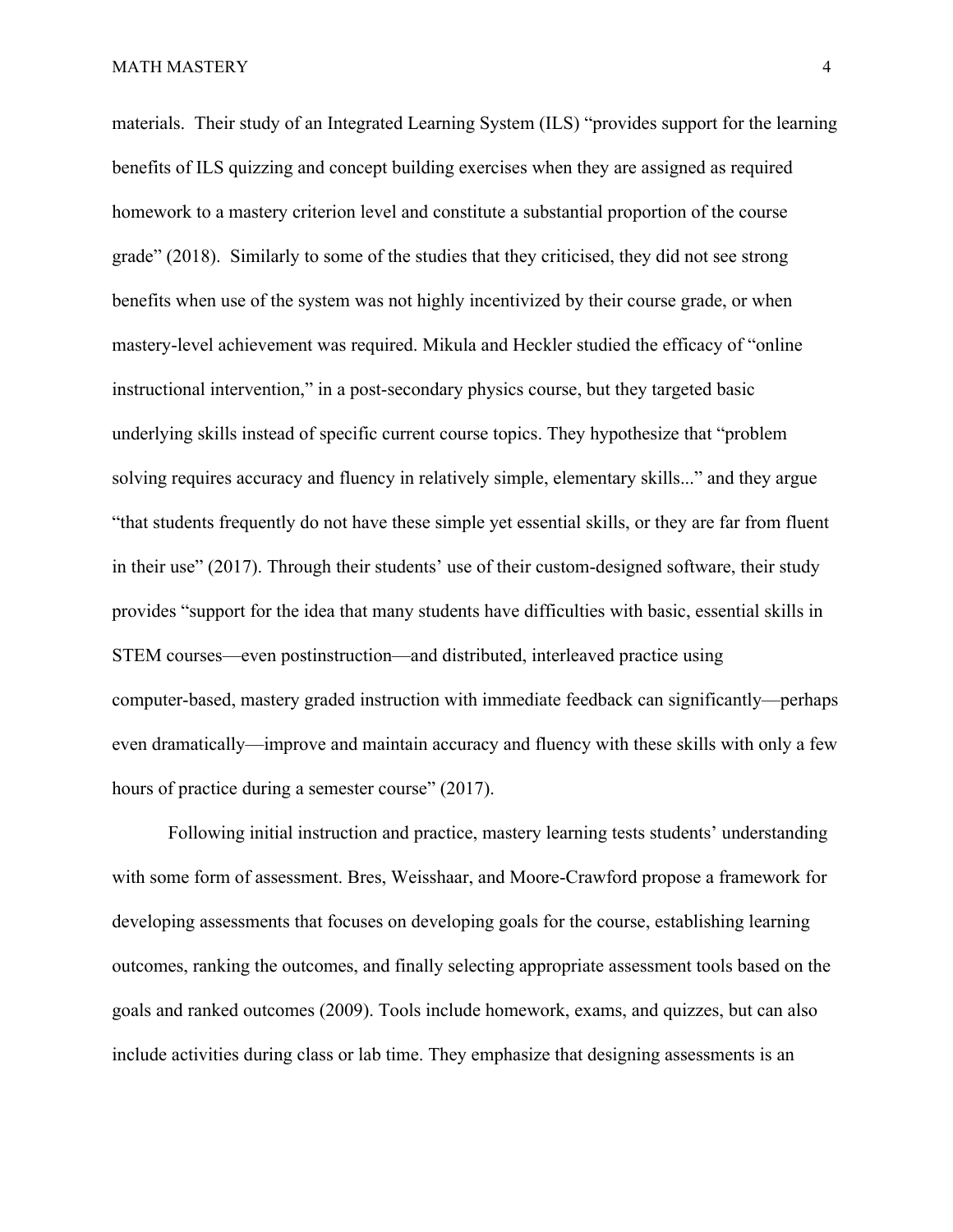important opportunity to convene all relevant parties (for example, teachers of different sections of a course, department colleagues, department leadership) to clarify expectations and priorities. For assessments that are aimed to convey mastery, particular consideration needs to be given to course goals and desired outcomes. For example, a collection of "problem bank" or "back of the book" questions on a quiz may neglect to assess a student's understanding of certain desired skills, and may ignore completely course goals related to synthesizing information.

Based on the results of assessments, remediation is prescribed to students that have not yet met the stated learning objectives. One common criticism of mastery learning is that the one-on-one remediation between teacher and student is unrealistically time-intensive. Bloom writes, "Were it not so costly in human resources, we believe that the provision of a good tutor for each student might be one ideal strategy. In any case, the tutor-student relationship is a useful model to consider when one attempts to work out the details of a less costly strategy" (1968). Dalton and Hanafin, no doubt referencing Bloom's work in part, claim that "mastery learning advocates have benchmarked individualized one-to-one tutoring as the ideal for group-administered mastery instruction. Mastery methods ideally should approach the effectiveness and efficiency of one-to-one tutoring" (1988). They propose that computer-assisted technologies that can be automatically adapted to students' real-time performance might be able to approach the one-to-one ideal, without adding additional work for the instructor. They also determined that "Variations in delivery system, whether from computer system to traditional system, or traditional system to computer system, provided the greatest impact on lesson achievement. Students performed best when the delivery system employed for the remedial strategy was different from the system for initial instruction" (1988). Diegelman-Parente agrees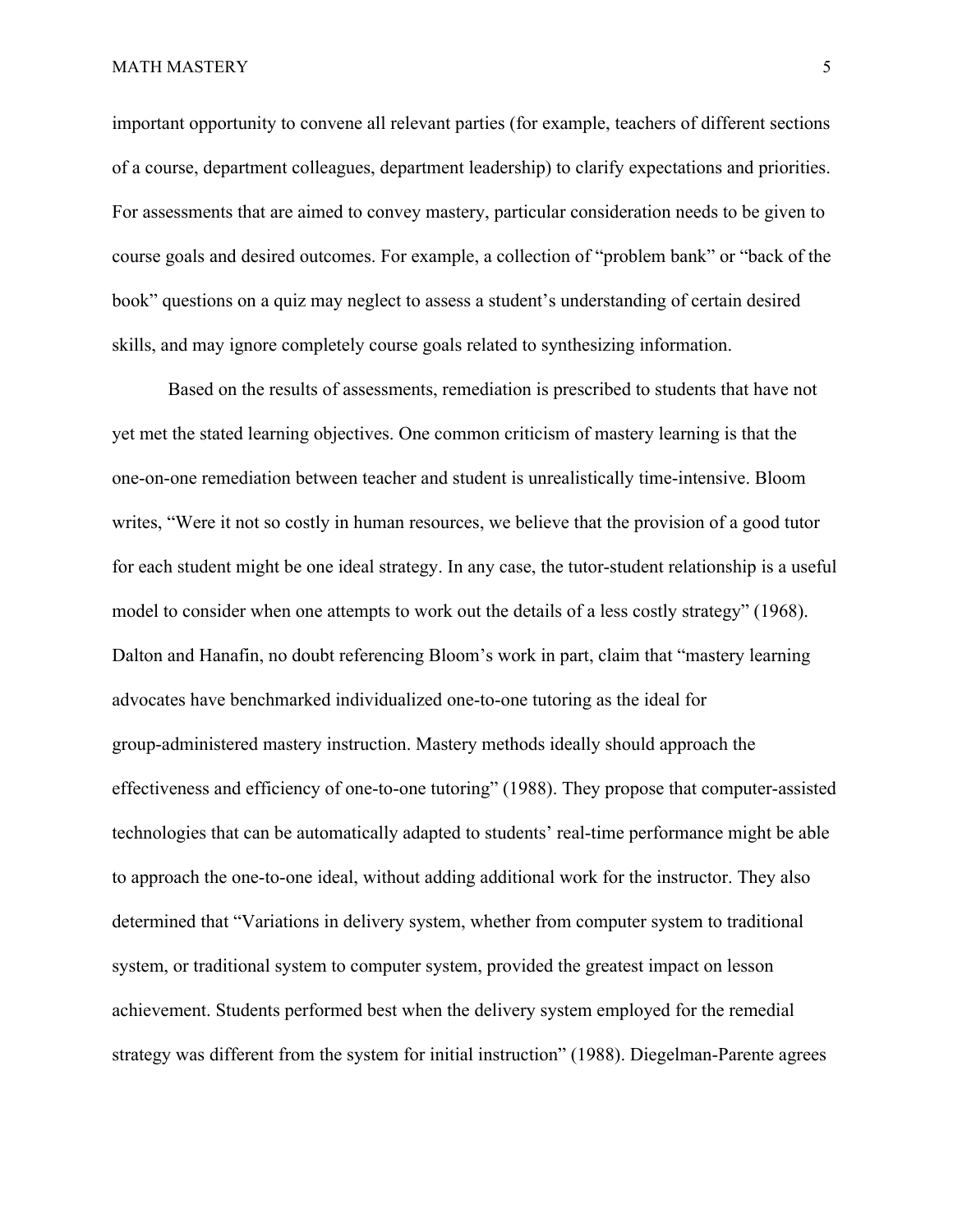that computer-assisted adaptive instruction can take some of the pressure off the instructor when providing remediation. She suggests that peer tutoring can be a high-quality method of remediation for struggling students as well, and that it also provides reinforcement and practice to the tutor (2011). In addition, she advises that students that achieve mastery quickly shouldn't be ignored while offering remediation to other students, rather, enrichment opportunities should be provided to them, such as opportunities to apply knowledge to "real-world" problems, peer tutoring, or bonus problems.

Time is often the most valuable currency in schools, and the issue of time becomes a substantial factor at this point in the mastery learning process. Bloom's initial research on time and learning found that students may differ substantially in how much time it takes to learn given material - "by a ratio of about 5:1 under a variety of learning conditions" (1974). Bloom argues that mastery learning training can shrink the ratio, but teachers are always likely to encounter students that require different amounts of time to achieve the same level of mastery. Where that time is spent (in the classroom, at school, at home, etc...) is an important variable to explore when imagining a mastery learning program. Diegelman-Parente claims that "Whereas some mastery learning strategies do incorporate methods that alter the pace of instruction, this is not a required tenet of Bloom's mastery learning strategy. Indeed, much of Bloom's comparative data on mastery learning and control classes has students experiencing the same schedule of instruction with corrective work of the mastery students (when necessary) done outside of the classroom" (2011). While it may not be a "required tenet," Diegelman-Parente in the same article cites Block (a student of Bloom's), saying, "Mastery learning, as refined by Block (1971), is an instructional method presuming that students learn best if they fully understand, or master, one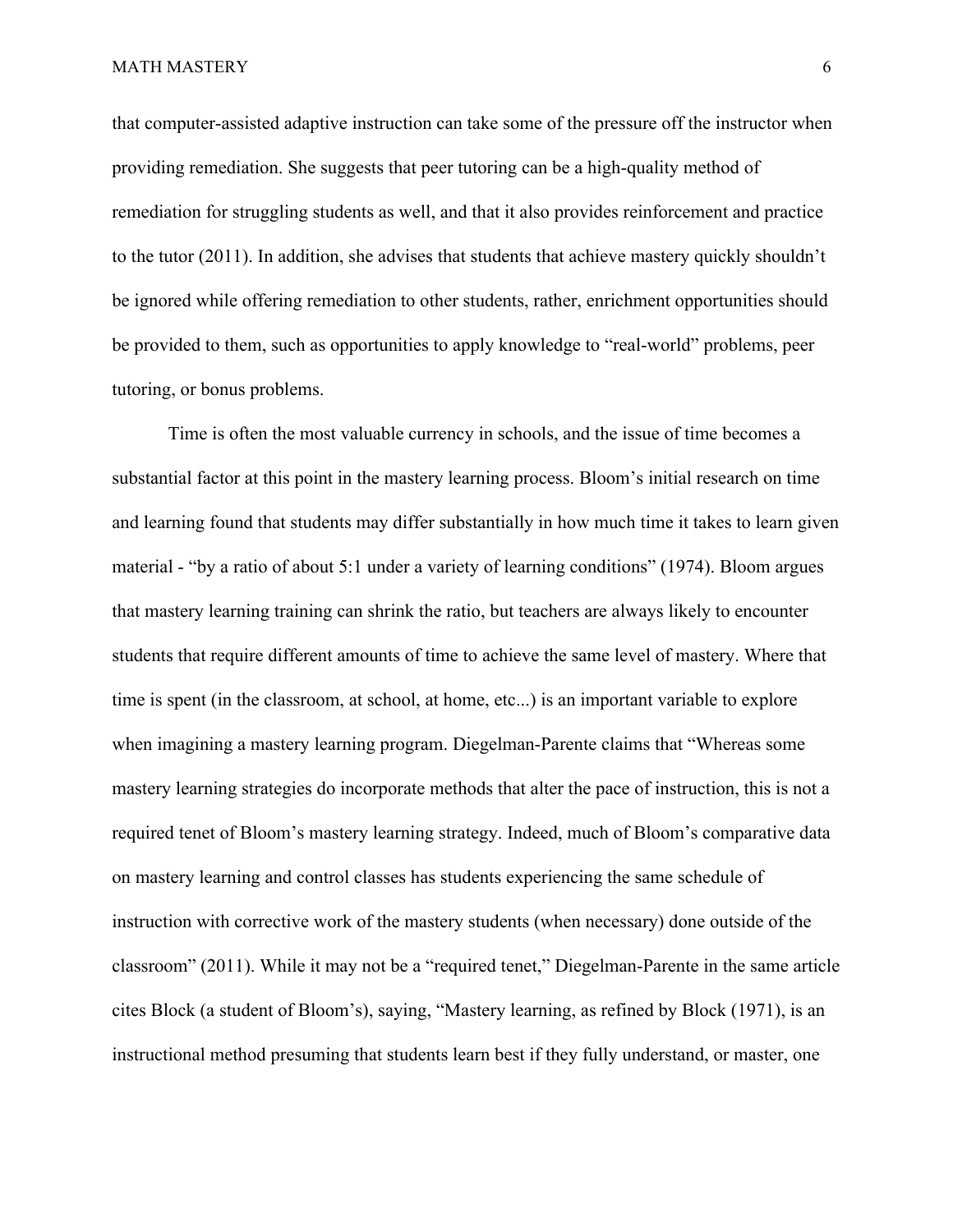concept before going on to the next." It would seem as though the inability to adapt the schedule of instruction to particular students' needs is a compromise inherent in our current educational structure, rather than an easily dismissed non-factor. Realistically, most mastery learning applications *do* rely heavily on student time outside of the classroom for remediation. Moreover, additional student time is required for students to actually take retests. Finding or allocating this time on behalf of their students is a challenge for many educators attempting to implement mastery learning. Time between retests should be defined, (Diegelman-Parente's course requires a mandatory 48-hour waiting period before retests, and retests must occur within a week of any previous test) but it will depend heavily on the content and format of the course. Rather than dwelling on the time between retests, attention should be paid to the prescribed remediation steps between tests, and the ways in which teachers can promote student accountability and motivation to take advantage of remediation opportunities.

Generally, students fail to independently take advantage of provided enrichment and remediation resources if their use does not contribute meaningfully to a grade (Mikula and Heckler 2017, Nevid and Gordon 2018). Mikula and Heckler's study compared the difference between awarding course credit versus extra credit, and found substantially higher use of their online tool when course credit was awarded. Nevid and Gordon compared the use of an Integrated Learning System (ILS) across two groups, one in which mastery completion of the ILS quizzes was worth 42% of their overall grade, and the other in which use of the ILS was optional. They found a striking (though not surprising) difference; "the ILS-required class maintained a consistently high rate of utilization (based on submission of chapter quizzes) across the semester, whereas the ILS-optional class showed a consistent downward pattern that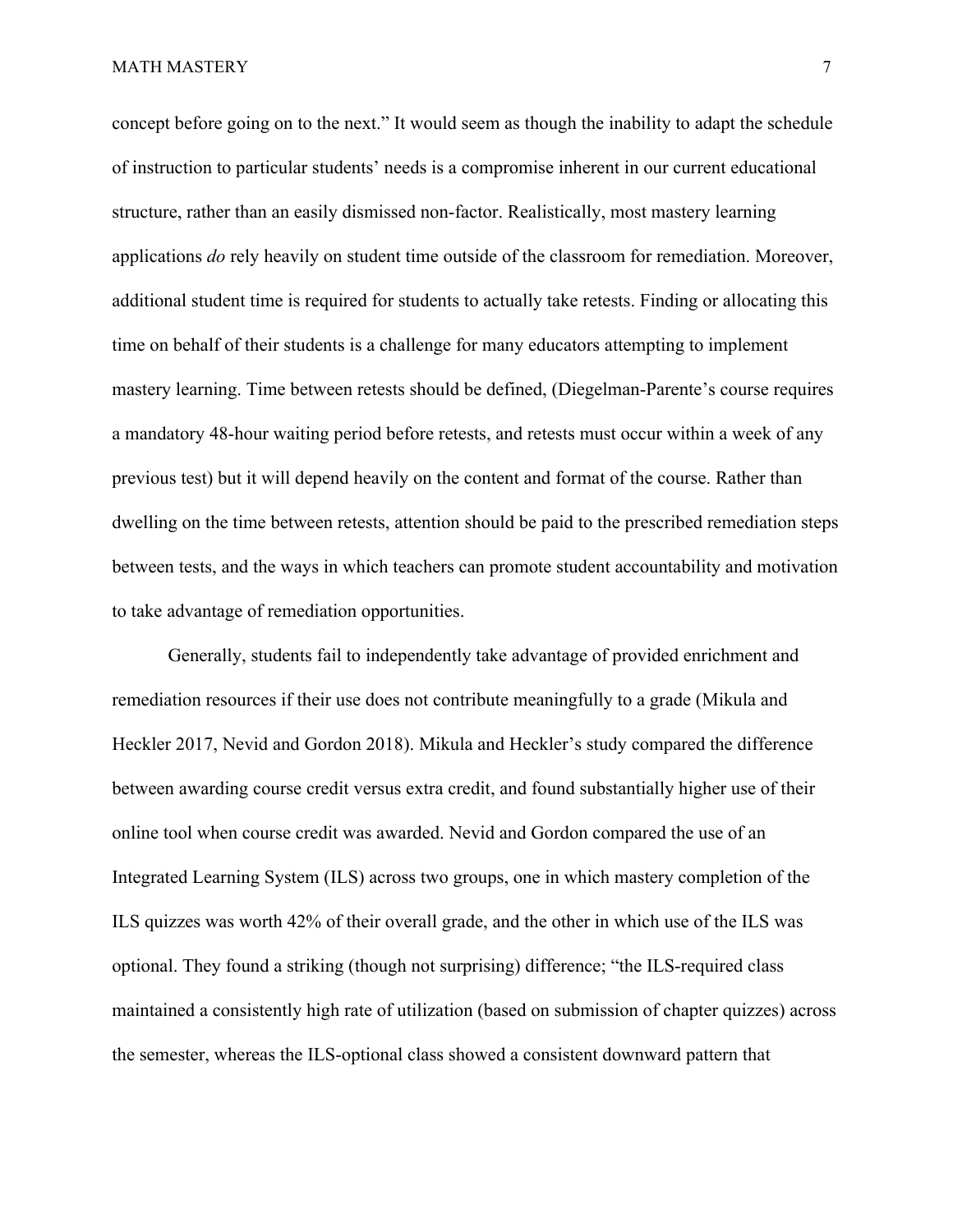approached a near zero rate by the end of the semester" (2018). While it appears that grades are a generally useful tool for student accountability, many advocates of mastery learning strongly prefer standards-based or competency-based grades as an alternative to traditional grades.

Lehman, De Jong, and Baron compared the relationship of standards-based grades and traditional-based grades with standardized test scores in a population of middle school mathematics students, and found that "all standards-based grades in this study correlated more highly to SMI [standardized math test scores] than corresponding traditional grades" (2018). They blame the subjectivity of traditional grades, and the attempts to incorporate "both content and effort" into a single metric. "Austin and McCann argued that when educators do not agree on the primary purpose of grades, they often try to address all of these purposes with a single reporting device, usually a report card, and end up achieving none very well (as cited in Guskey, 2015)." They cite Hanover Research (2011) in describing several common practices that "prevent grades from being accurate measures of students' performance," including "point systems and averages, zeros as punishment, grading homework and formative assessments, grading on a curve, allowing extra credit, grading for behavioral issues, [and] incorporating teacher expectations and judgements into grades." They recommend that all leaders of mathematics education consider moving to standards-based grades.

# **Conclusion**

There is substantial evidence that mastery-based learning, particularly in STEM subject areas, is a more equitable, complete, and long-lasting approach to learning than more traditional approaches that don't allow for supported remediation and confirmation of eventual mastery. It is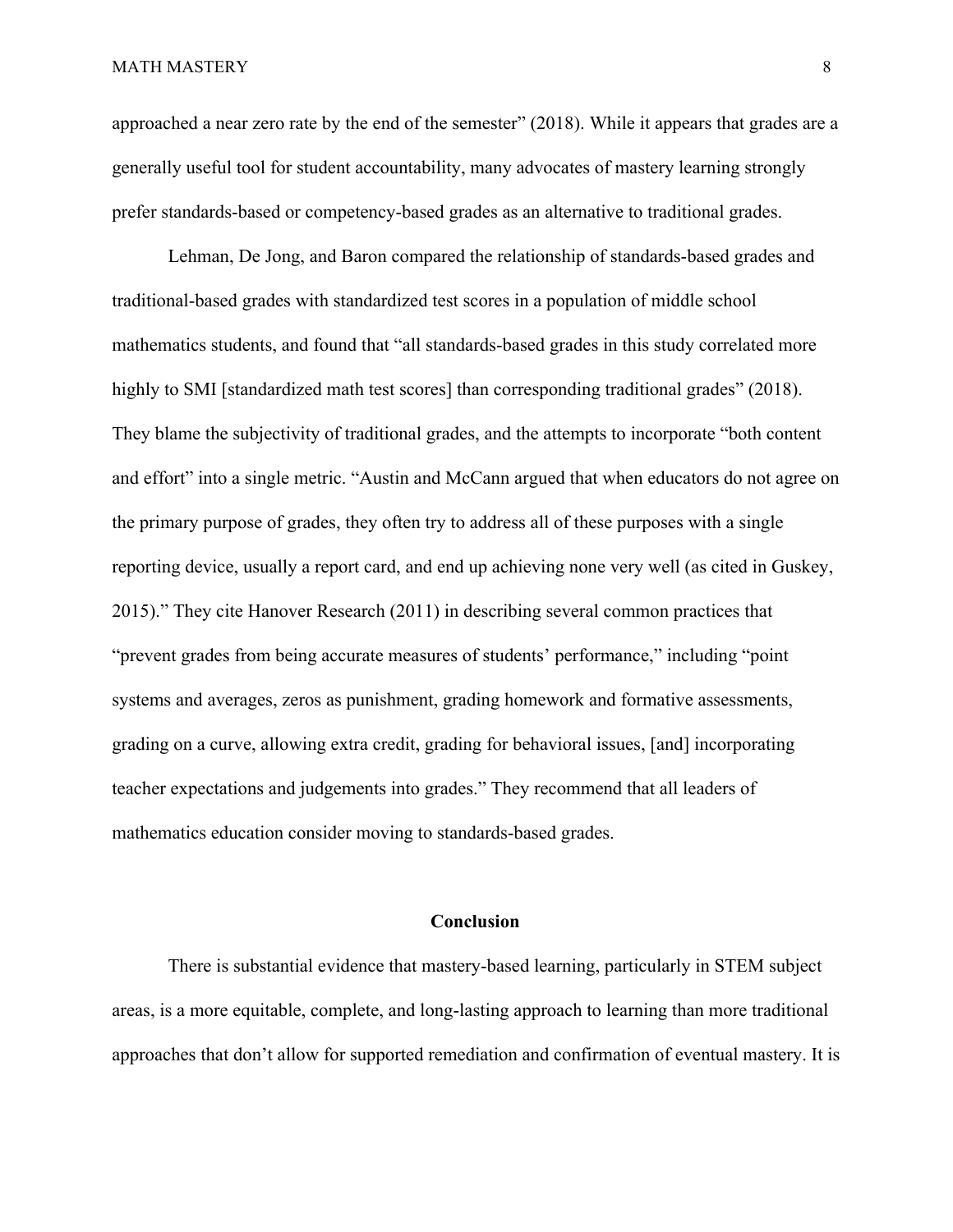not implemented as widely as perhaps it should be because of the challenges of providing individual support to large classes of diverse learners, and the inability or unwillingness to change the pace of introduction of new material. Classrooms are often populated by students with broadly diverse educational backgrounds, and mastery of a cumulative subject is particularly difficult if some students don't yet have a sufficient level of fluency with prerequisite skills. Generating, grading, and providing feedback on multiple iterations of similar assessments is likely to be time-intensive, and if teachers imagine offering traditional assessments in this way, it is understandably daunting. Meanwhile, online teaching and learning tools, particularly in STEM fields, have shown promise. If students are required to utilize them as part of the course and also required to achieve a level of mastery as judged by the tool, evidence shows that learning goals on subsequent assessments are more likely to be met. Adaptive learning tools are able to quickly determine whether a student needs continued practice with a skill or whether they have mastered it and are prepared to move on. Utilizing adaptive tools to provide remediation or even assessment of certain skills may take some of the time pressure off of teachers, and provide fruitful modes of self-directed and independent remediation for students. Use of these tools may help to dismantle some of the barriers to mastery learning, and allow for greater adoption of mastery learning pedagogies. Standards-based or competency-based grading dovetails nicely with mastery learning in order to accurately communicate students' understanding and academic achievement, by excluding traditional obfuscating factors. While many schools are likely to compromise to find a way to translate standards-based grades (for internal communication) into traditional grades (for external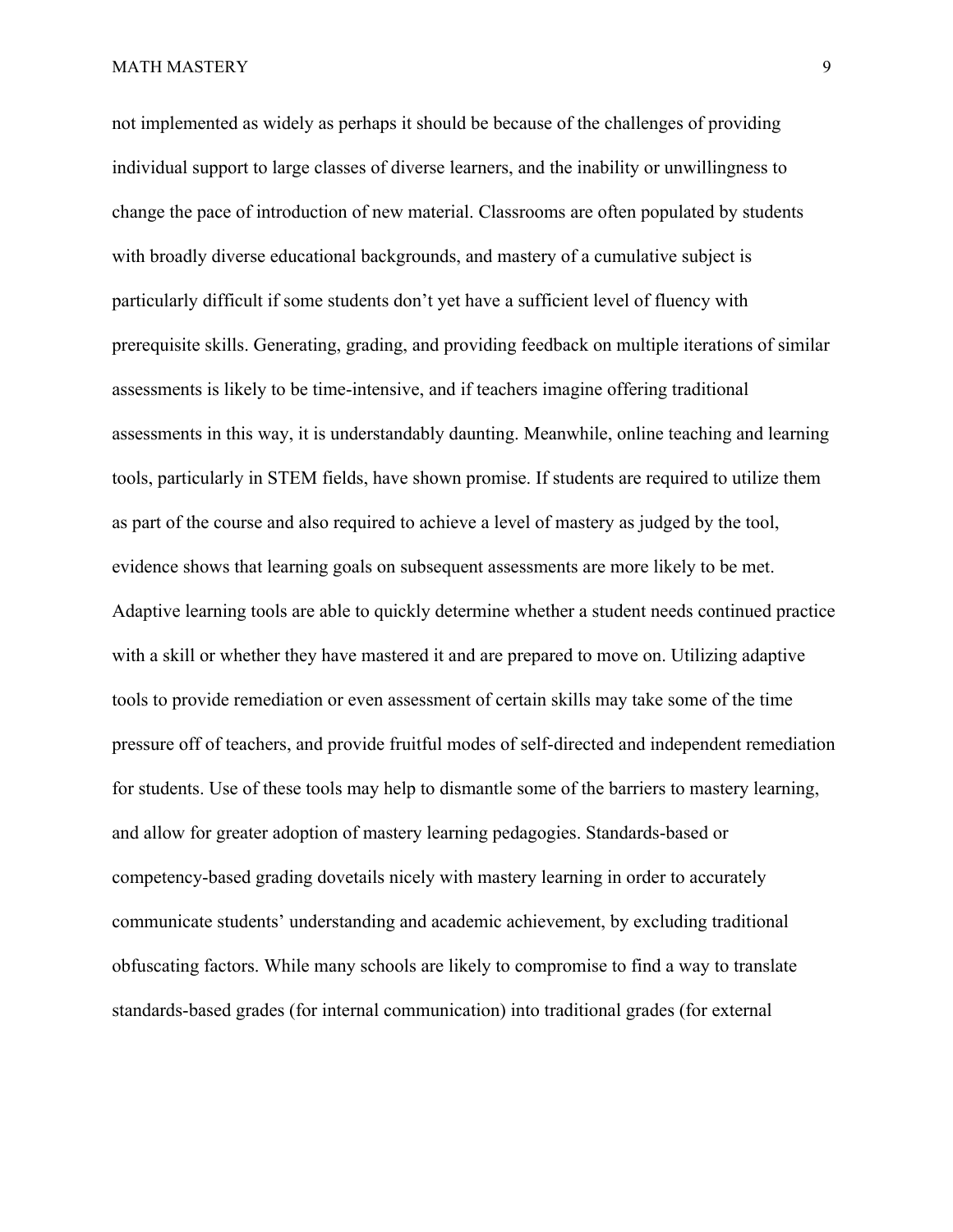communication), this will impinge on the utility of the grading scheme. Ideally, schools would move completely to standards-based grades.

# **Annotated Bibliography**

Bres, M., Weisshaar, A., & Moore-Crawford, C. (2009). Streamlining assessment. *Journal of College Science Teaching, 38*(5), 43-47. Retrieved from [http://ezproxy.msu.edu.proxy2.cl.msu.edu/login?url=https://search-proquest-com.proxy2.](http://ezproxy.msu.edu.proxy2.cl.msu.edu/login?url=https://search-proquest-com.proxy2.cl.msu.edu/docview/61862364?accountid=12598) [cl.msu.edu/docview/61862364?accountid=12598](http://ezproxy.msu.edu.proxy2.cl.msu.edu/login?url=https://search-proquest-com.proxy2.cl.msu.edu/docview/61862364?accountid=12598)

The authors of this article come from a higher education biology background, but propose a framework for assessments that are transferable to any discipline. They suggest a system of developing goals, establishing learning outcomes, ranking their relative importance, and finally selecting appropriate assessment tools. As I try to imagine what exactly it is that my students need to master in my course, it will be important to carefully reevaluate the goals and learning outcomes of the course. Carefully defining these goals will allow the quiz/assessment generation process to be much more streamlined, efficient, and ideally, effective. The framework that they suggest may be useful in this way.

Dalton, D. W., & Hannafin, M. J. (1988). The effects of computer-assisted and traditional mastery methods on computation accuracy and attitudes. *Journal of Educational Research, 82*(1), 27-33. Retrieved from [http://ezproxy.msu.edu.proxy2.cl.msu.edu/login?url=https://search-proquest-com.proxy2.](http://ezproxy.msu.edu.proxy2.cl.msu.edu/login?url=https://search-proquest-com.proxy2.cl.msu.edu/docview/63112677?accountid=12598) [cl.msu.edu/docview/63112677?accountid=12598](http://ezproxy.msu.edu.proxy2.cl.msu.edu/login?url=https://search-proquest-com.proxy2.cl.msu.edu/docview/63112677?accountid=12598)

It is interesting how a discussion of computer-assisted methods in mathematics that was written in 1988 can still read so relevantly in 2019. The authors designed an experiment to test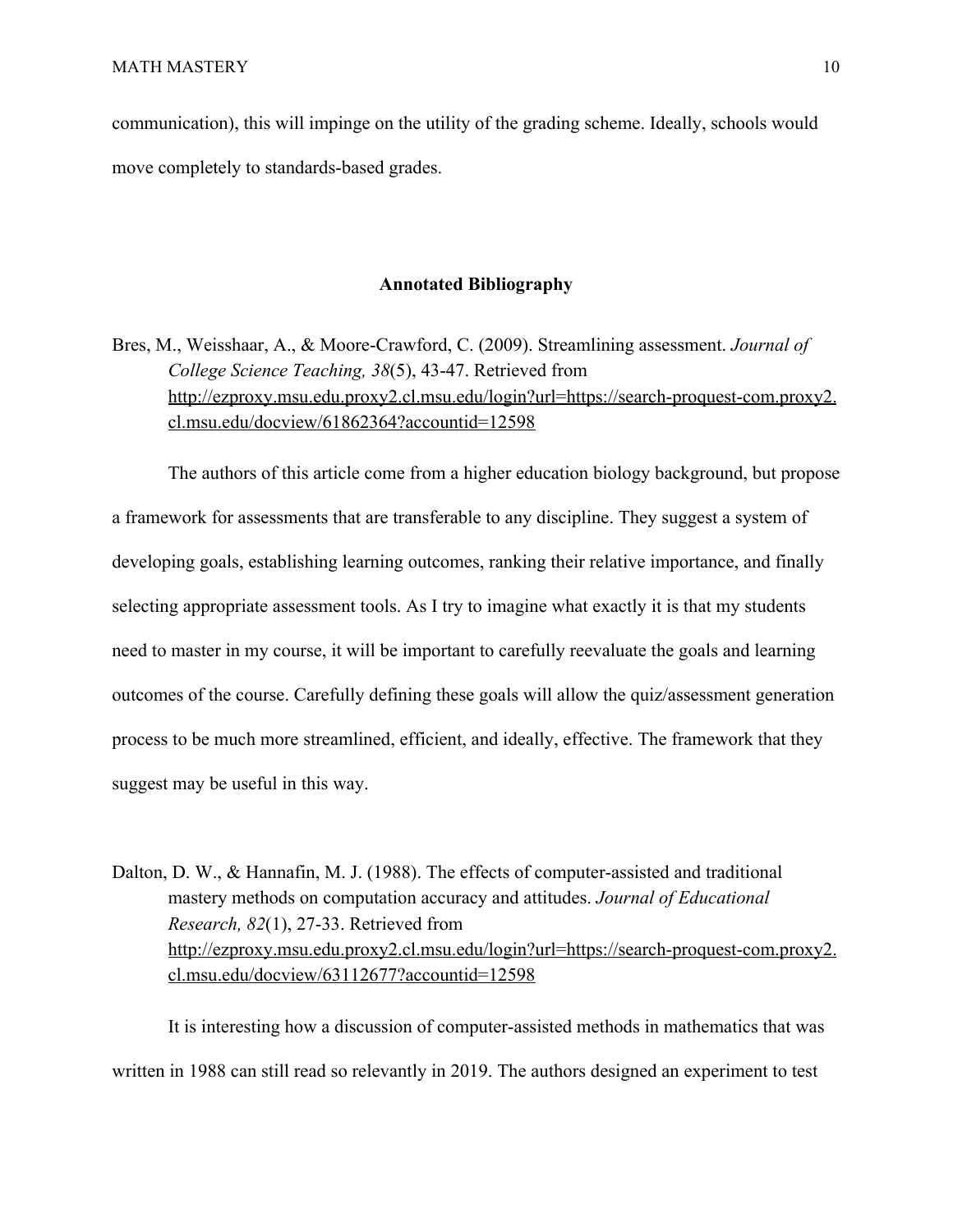the effectiveness of computer- and teacher-based methods of mastery teaching. Their study was partly motivated by the common critiques of mastery teaching methods, which revolve around it being too difficult to implement realistically, or inequitably beneficial in large groups. The goal was to teach how to compute the area of a circle to 8th graders. While there was no clear evidence of superiority between computer- and teacher-based instruction, the mastery-based instruction resulted in significantly improved achievement, and most notably so when the initial instruction and remediation instruction were varied between computer and teacher. (Computer then teacher, or teacher then computer)

Diegelman-Parente, A. (2011). The use of mastery learning with competency-based grading in an organic chemistry course. *Journal of College Science Teaching, 40*(5), 50-58. Retrieved from [http://ezproxy.msu.edu.proxy2.cl.msu.edu/login?url=https://search-proquest-com.proxy2.](http://ezproxy.msu.edu.proxy2.cl.msu.edu/login?url=https://search-proquest-com.proxy2.cl.msu.edu/docview/1018482460?accountid=12598) [cl.msu.edu/docview/1018482460?accountid=12598](http://ezproxy.msu.edu.proxy2.cl.msu.edu/login?url=https://search-proquest-com.proxy2.cl.msu.edu/docview/1018482460?accountid=12598)

This article details the author's attempt to create a grading scheme that complements her mastery-learning based pedagogy in her university-level Organic Chemistry course. They key to her mastery learning philosophy is building appropriate assessment, feedback, correction, enrichment, assessment loops that are clear to the students and minimally invasive to the instructor. She allows students to earn a low passing grade (C) by meeting minimum mastery standards on all assessments. Students can then earn higher grades if they choose to take on enrichment or extension activities, such as demonstrating higher levels of understanding, solving bonus problems, attending class, applying concepts to "real-world" problems, and tutoring peers. Anyone that fails to meet mastery level as determined by the professor receives an F.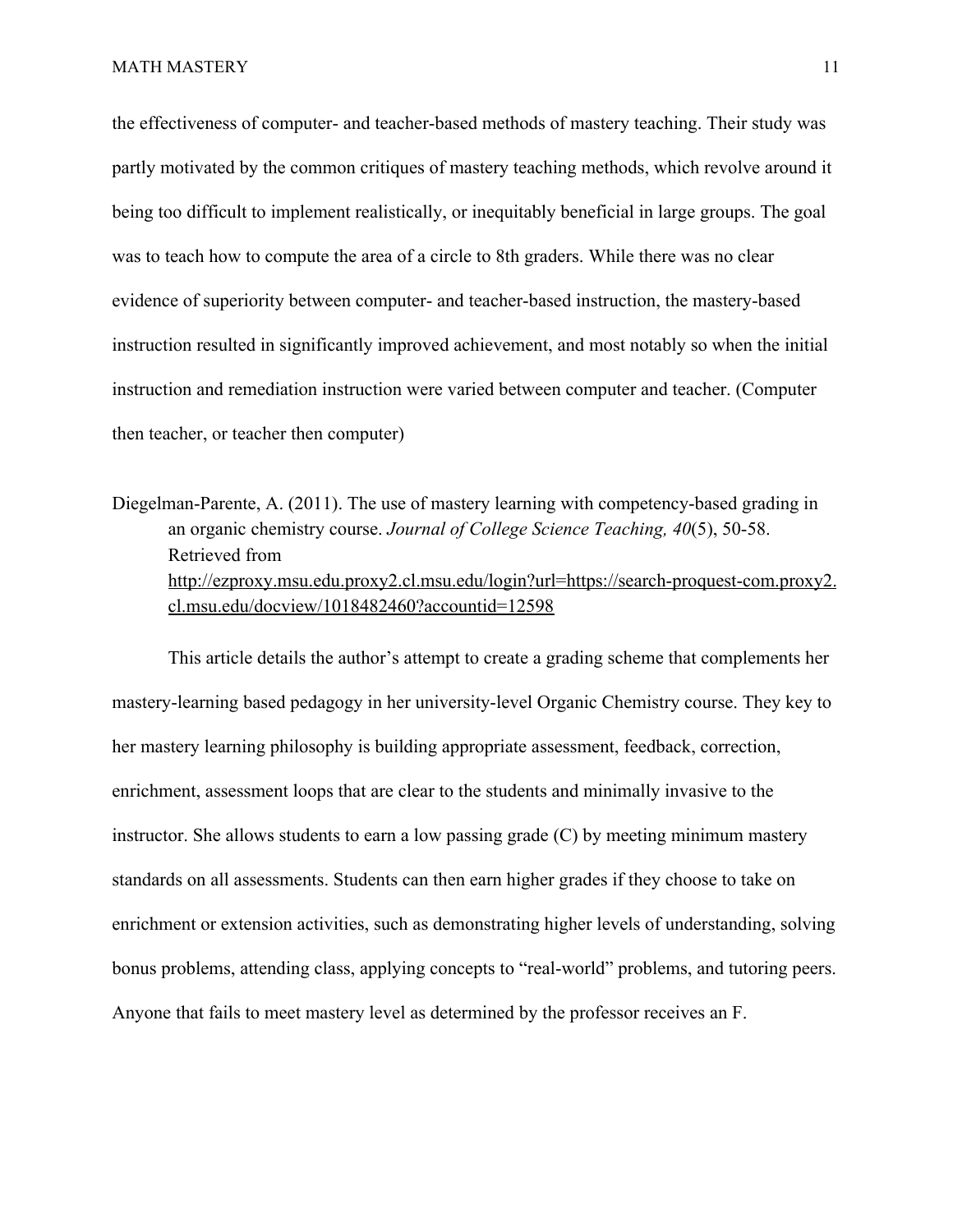Lehman, E., De Jong, D., & Baron, M. (2018). Investigating the relationship of standards-based grades vs. traditional-based grades to results of the scholastic math inventory at the middle school level. *Education Leadership Review of Doctoral Research, 6*, 1-16. Retrieved from [http://ezproxy.msu.edu.proxy2.cl.msu.edu/login?url=https://search-proquest-com.proxy2.](http://ezproxy.msu.edu.proxy2.cl.msu.edu/login?url=https://search-proquest-com.proxy2.cl.msu.edu/docview/2228656779?accountid=12598) [cl.msu.edu/docview/2228656779?accountid=12598](http://ezproxy.msu.edu.proxy2.cl.msu.edu/login?url=https://search-proquest-com.proxy2.cl.msu.edu/docview/2228656779?accountid=12598)

It seems as though mastery learning requires a parallel reevaluation of grading systems, in order to accurately reflect the meaning of the grade. This study describes many of the authors' perceived problems with traditional grading that contribute to inaccuracy, including a lack of standards, lack of objectivity, extra credit, homework grades, and grading as punishment. They show that in the school that they studied, there is little correlation between traditional math grades and standardized test scores (Scholastic Math Inventory, or SMI), and significant positive correlations between alternative standards-based grading and SMI. They recommend that all leaders of mathematics education consider moving to standards-based grades.

Mikula, B. D., & Heckler, A. F. (2017). Framework and implementation for improving physics essential skills via computer-based practice: Vector math. *Physical Review Physics Education Research, 13*(1), 010122-1. doi:<http://dx.doi.org.proxy2.cl.msu.edu/10.1103/PhysRevPhysEducRes.13.010122>

This study could be oversimplified to "practice makes perfect," but the study and resulting data is actually quite interesting. The researchers designed an online problem solving system to reinforce basic vector math skills that were essential to success in a post-secondary introductory calculus-based physics course. They aimed to study the ways in which the essential skills (ES) practice affected students' accuracy and fluency with those skills. Since the mathematics taught in this class is largely simple skills taught in preparation for future courses,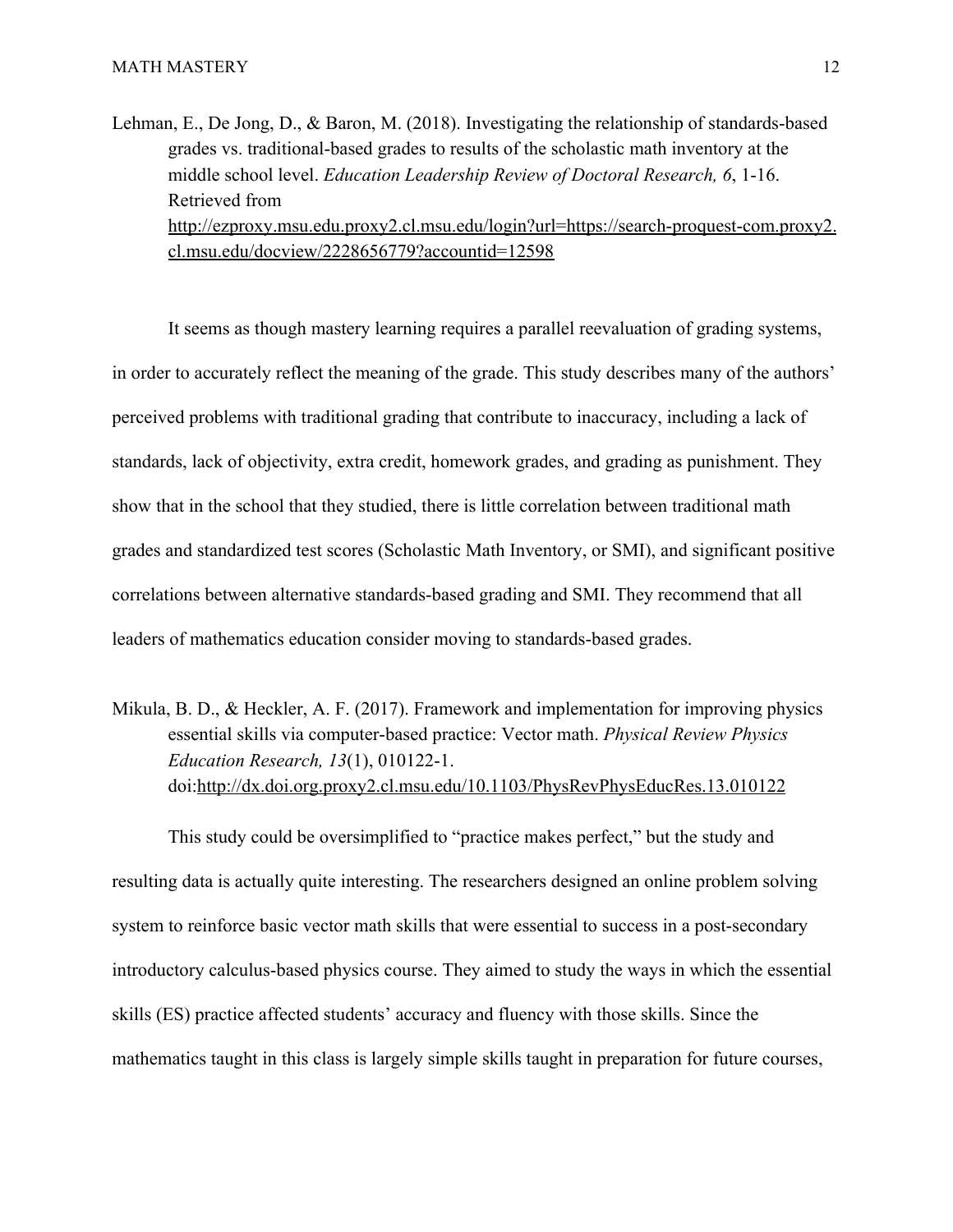this study is particularly applicable. The online system was designed to require mastery of a topic, in this case defined as three correct answers to a particular type of problem without an incorrect answer. If a student answered incorrectly, the count returned to zero. The result was that students who used the online system showed substantially significant improvements in both accuracy and fluency with the skills, even though the total training time (median 105 minutes throughout a semester) was relatively small. Interesting relative to the effect of grading on motivation, students for whom the ES practice counted as course credit performed more training assignments and improved more than those for whom it counted as extra credit.

Nevid, J. S., & Gordon, A. J. (2018). Integrated learning systems: Is there a learning benefit? *Teaching of Psychology, 45*(4), 340-345. doi:<http://dx.doi.org.proxy2.cl.msu.edu/10.1177/0098628318796920>

Similarly to Mikula & Heckler's study, this study looks to evaluate the effectiveness of Integrated Learning Systems (ILS), in this case an online quizzing system that is packaged with the textbook for an introductory psychology course. They quote several other studies that showed little to no positive correlation between the use of an ILS and course success, but they point out that there was little incentive for students to use the system, and little to no requirement of mastery of the material in the ILS. They designed an experiment in which students were given substantial course credit for completing the online quizzes, and required a mastery level of understanding (in this case, a perfect score) in order to receive credit. The control group had access to the online resources, but received no credit for utilizing it. The results showed that requiring the online quizzes, and requiring completion at a mastery level, resulted in significantly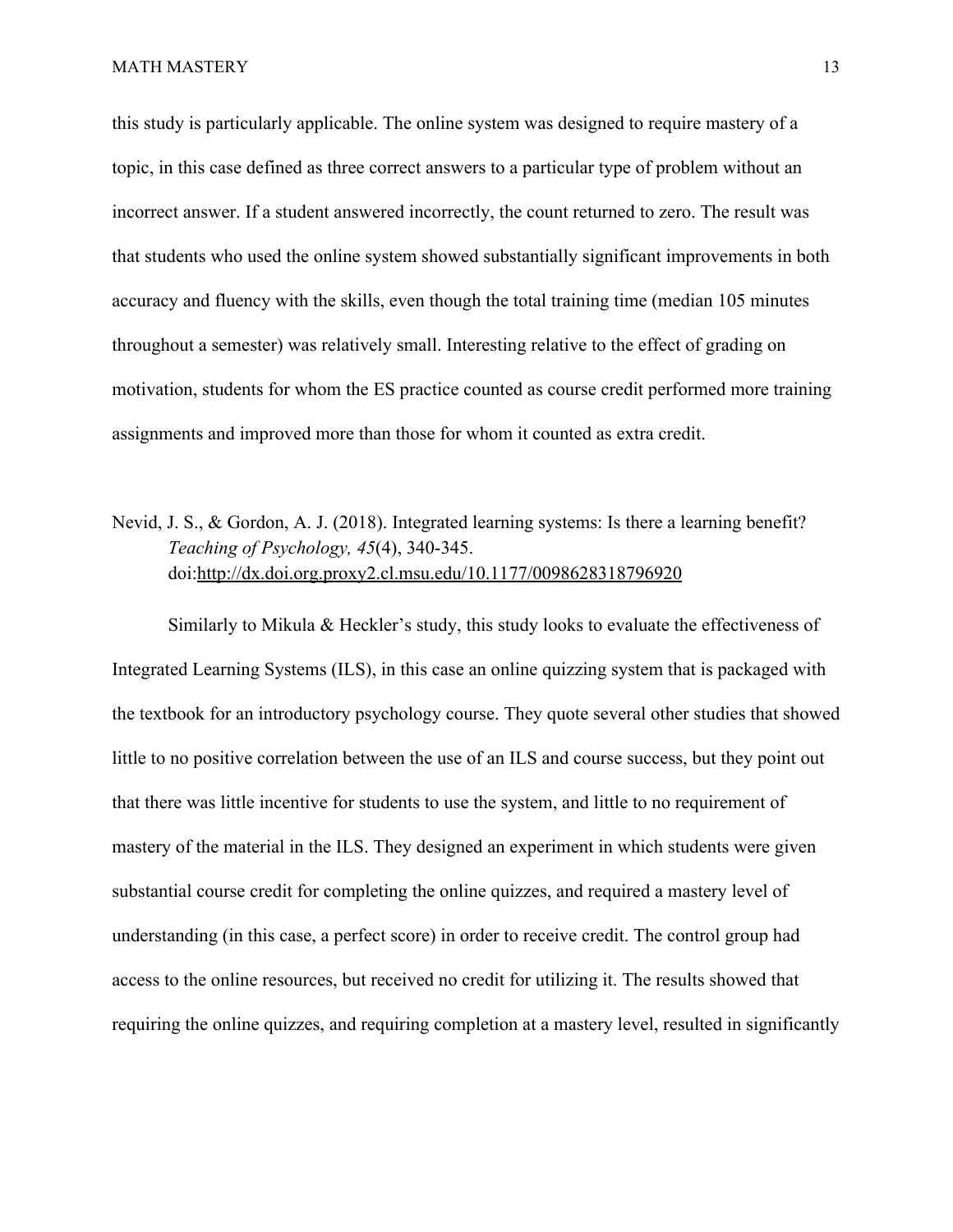higher exam performance than the control group. Quizzes were untimed and students were

allowed unlimited attempts.

# **Resources**

Block, J. H. (1971). *Mastery learning: Theory and practice*. New York: Holt Rineheart.

- Bloom, B. S. (1968). Learning for mastery. instruction and curriculum. regional education laboratory for the carolinas and virginia, topical papers and reprints, number 1. Evaluation Comment, 1(2), 1-12. Retrieved from [http://ezproxy.msu.edu.proxy1.cl.msu.edu/login?url=https://search-proquest-com.proxy1.](http://ezproxy.msu.edu.proxy1.cl.msu.edu/login?url=https://search-proquest-com.proxy1.cl.msu.edu/docview/64283500?accountid=12598) [cl.msu.edu/docview/64283500?accountid=12598](http://ezproxy.msu.edu.proxy1.cl.msu.edu/login?url=https://search-proquest-com.proxy1.cl.msu.edu/docview/64283500?accountid=12598)
- Bloom, B. S. (1974). Time and learning. *American Psychologist,* Retrieved from [http://ezproxy.msu.edu.proxy1.cl.msu.edu/login?url=https://search-proquest-com.proxy1.](http://ezproxy.msu.edu.proxy1.cl.msu.edu/login?url=https://search-proquest-com.proxy1.cl.msu.edu/docview/64056353?accountid=12598) [cl.msu.edu/docview/64056353?accountid=12598](http://ezproxy.msu.edu.proxy1.cl.msu.edu/login?url=https://search-proquest-com.proxy1.cl.msu.edu/docview/64056353?accountid=12598)
- Bres, M., Weisshaar, A., & Moore-Crawford, C. (2009). Streamlining assessment. *Journal of College Science Teaching, 38*(5), 43-47. Retrieved from [http://ezproxy.msu.edu.proxy2.cl.msu.edu/login?url=https://search-proquest-com.proxy2.](http://ezproxy.msu.edu.proxy2.cl.msu.edu/login?url=https://search-proquest-com.proxy2.cl.msu.edu/docview/61862364?accountid=12598) [cl.msu.edu/docview/61862364?accountid=12598](http://ezproxy.msu.edu.proxy2.cl.msu.edu/login?url=https://search-proquest-com.proxy2.cl.msu.edu/docview/61862364?accountid=12598)
- Dalton, D. W., & Hannafin, M. J. (1988). The effects of computer-assisted and traditional mastery methods on computation accuracy and attitudes. *Journal of Educational Research, 82*(1), 27-33. Retrieved from [http://ezproxy.msu.edu.proxy2.cl.msu.edu/login?url=https://search-proquest-com.proxy2.](http://ezproxy.msu.edu.proxy2.cl.msu.edu/login?url=https://search-proquest-com.proxy2.cl.msu.edu/docview/63112677?accountid=12598) [cl.msu.edu/docview/63112677?accountid=12598](http://ezproxy.msu.edu.proxy2.cl.msu.edu/login?url=https://search-proquest-com.proxy2.cl.msu.edu/docview/63112677?accountid=12598)
- Diegelman-Parente, A. (2011). The use of mastery learning with competency-based grading in an organic chemistry course. *Journal of College Science Teaching, 40*(5), 50-58. Retrieved from [http://ezproxy.msu.edu.proxy2.cl.msu.edu/login?url=https://search-proquest-com.proxy2.](http://ezproxy.msu.edu.proxy2.cl.msu.edu/login?url=https://search-proquest-com.proxy2.cl.msu.edu/docview/1018482460?accountid=12598) [cl.msu.edu/docview/1018482460?accountid=12598](http://ezproxy.msu.edu.proxy2.cl.msu.edu/login?url=https://search-proquest-com.proxy2.cl.msu.edu/docview/1018482460?accountid=12598)
- Guskey, T. R. (2015). On your mark: Challenging the conventions of grading and reporting. Bloomington, IN: Solution Tree Press.